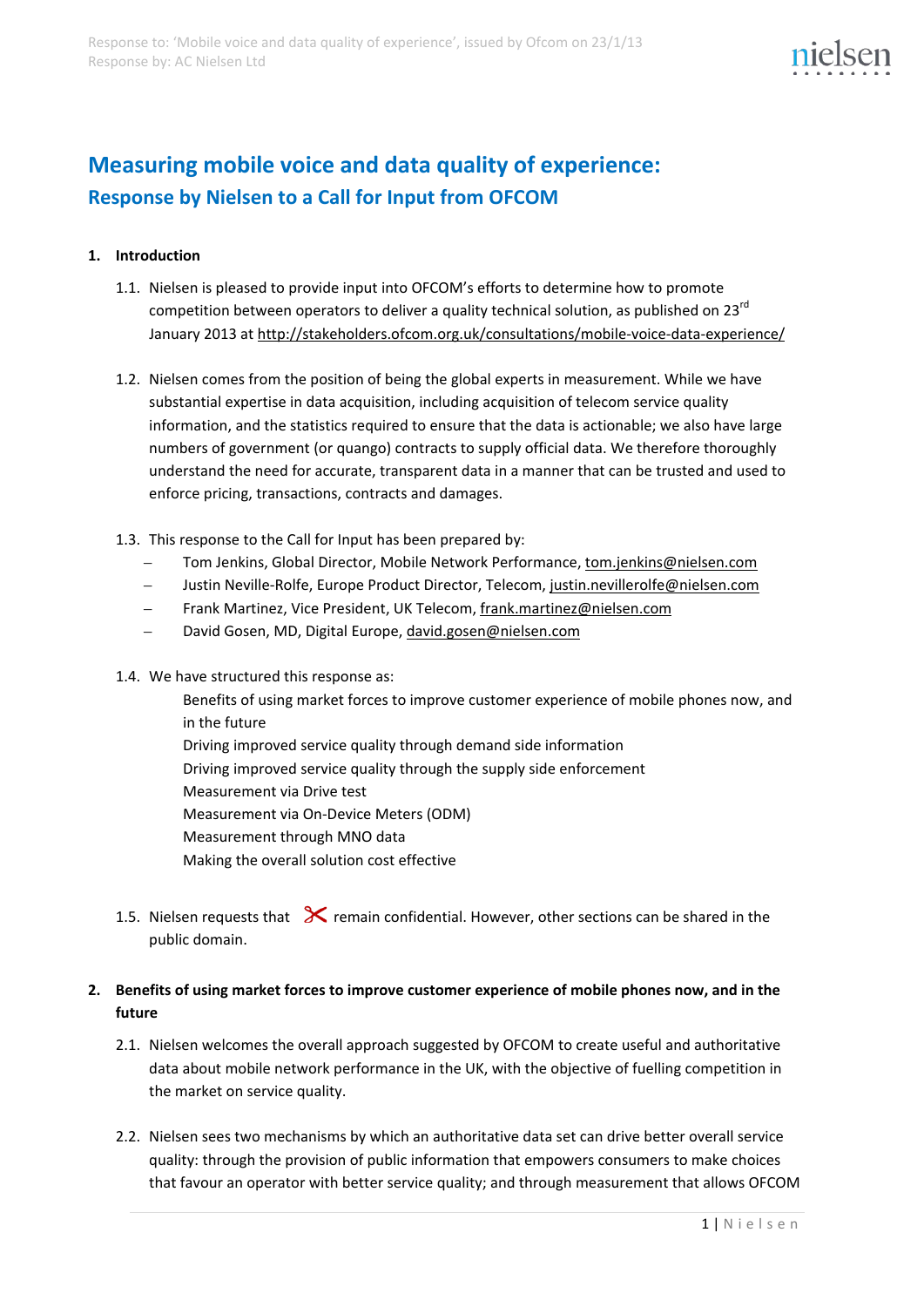

to better regulate to its goals of quality, nationwide mobile voice and data service.

2.3. Nielsen notes that a significant factor in consumers' experience of mobile services comes from the device, rather than the network. Throughout our responses, we highlight that OEMs and the phone or dongle models that are selected by users are important, and at a minimum users' device choice needs to be corrected for in any cross-operator benchmarking.

#### **3. Driving improved service quality through demand side information**

- 3.1. Nielsen welcomes the ambition that placing historic technical service quality information into the hands of consumers may inform their choice of network provider, and that this will provoke operators to ensure that the technical quality of their network improves the customer experience.
- 3.2. We suggest that for this information to achieve the goal, it is critical to ensure that consumers were provided with the right tools, are made aware of them, and that they are in a suitable format so that consumers use and understand the tools are time when they are making a service provide choice.
- <span id="page-1-0"></span>3.3. We also believe that consumers' needs on the network will change in the future. The Call for Input (sections 2.7-2.8) outlines that the ability to make calls is the primary driver, followed by cost, and other reasons negligible. It outlines that 83% of respondents in a Kantar survey in late 2012 rated voice/text as the most important measures of service quality; with only 7% rating internet experience as the most important network characteristic. Nielsen believes this will change, and that people will start to consider not just 'internet speed' but 'internet quality' metrics such as jitter and network response time. Therefore, it is important at this stage not to focus on 2G solutions, but to generate a solution which can continuously evolve with usage and demand.
- 3.4. For example, if Nielsen were the trusted data provider, we may consider writing high-availability APIs providing operators, resellers and switching advisors the ability to offer network experience metrics directly at the point of decision, for example on websites. This would motivate innovation in delivery, which would lead to usage, which would motivate operators to ensure good service.
- 3.5. Nielsen would repeat that network and device choice are important in consumer experience, and would suggest OFCOM allow the data to be used for the creation of tools that include choices that include both devices and service provider.

## **4. Driving improved service quality through the supply side enforcement**

- 4.1. Nielsen welcomes OFCOM's consideration of leveraging complete and comprehensive data about mobile network performance as a lever to measure, benchmark, reward and penalise operators who are not investing or cooperating to maximum consumer benefit.
- 4.2. We understand OFCOM may have the potential to encourage network sharing in 'partial notspots' (areas with only one operator providing coverage) if these partial notspots can be independently identified. Nielsen sees that if operators are aware they can be penalised in partial notspots, then they will be motivated to infill these areas.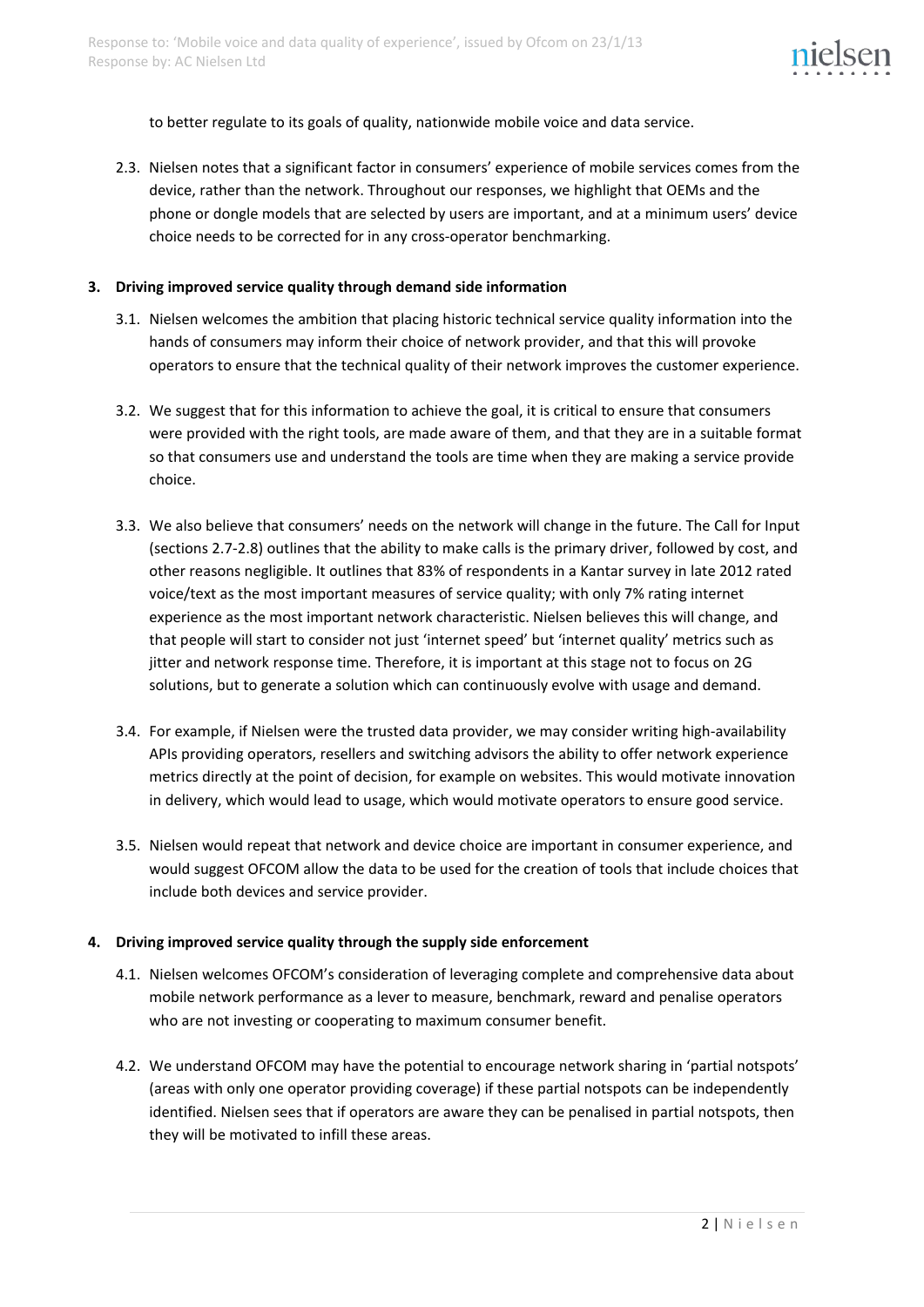

4.3. At present, Nielsen imagines that operators cannot usefully use their own network operating logs to identify partial notspots accurately, and can only depend on modelling.

## **5. Measurement via Drive test**

- 5.1. Nielsen welcomes the clear summary of measurement technologies outlined in sections 3.30-3.39 of the Call for Input.
- 5.2. As a leader in many forms of passive measurement, including on-device metering (ODM) solutions and drive test, Nielsen has evaluated the benefits and weaknesses of the various solutions that have been presented to the market. Drivetest (by which we include walk tests) remains the gold standard internationally at this time, though we anticipate that ODM solutions will become increasingly significant. This is based on our commercial conversations with operators around the globe.
- 5.3. Drive test, which controls for everything from the data demand usage portfolio, location, time of day and day of week; as well as hardware; is excellent at generating metrics which are comparable to the previous drive, with the intention that changes in these readings is a function of the network.
- 5.4. While drive test is a very good solution to identifying changes in network quality, it is very expensive, and does not well represent the perceived user experience of the network.

#### **6. Measurement via On-Device Meters (ODM)**

- 6.1. Consumers behave differently to drive test meters. They hold their phones differently; and use their phones in a variety of ways with different needs with different exposures to poor jitter, latency, and speed. Most importantly, consumers have different devices made by different manufacturers with differing chip- and radio- hardware and configurations, and run different operating systems, and do it indoors. Crucially, the range of devices in use, and the technical demands by users on the network changes faster than any formal measurement system can hope to keep up with.
- 6.2. Nielsen believes that actual measurement of the experience inside phones is the only viable way to identify the users' experience. But Nielsen also recognises that operators have only a limited capacity to control the devices and methods of use. Some operators in the UK have been slow to adopt new phones into their portfolios because they believe a phone gives a poor user experience on their network. Other operators have taken this on-board and are actively providing device support (e.g, O2 Gurus).
- 6.3. On-device meters have a very specific advantage that, if carefully managed, continuously represents the changing real-world use of the devices, and the constantly evolving portfolio of devices on the network.
- 6.4. Nielsen suggests that manufacturers should be as much part of this discussion as operators, and that all considerations of how the data collected from this project should always be seen through the lens of varying device portfolios of the sample base.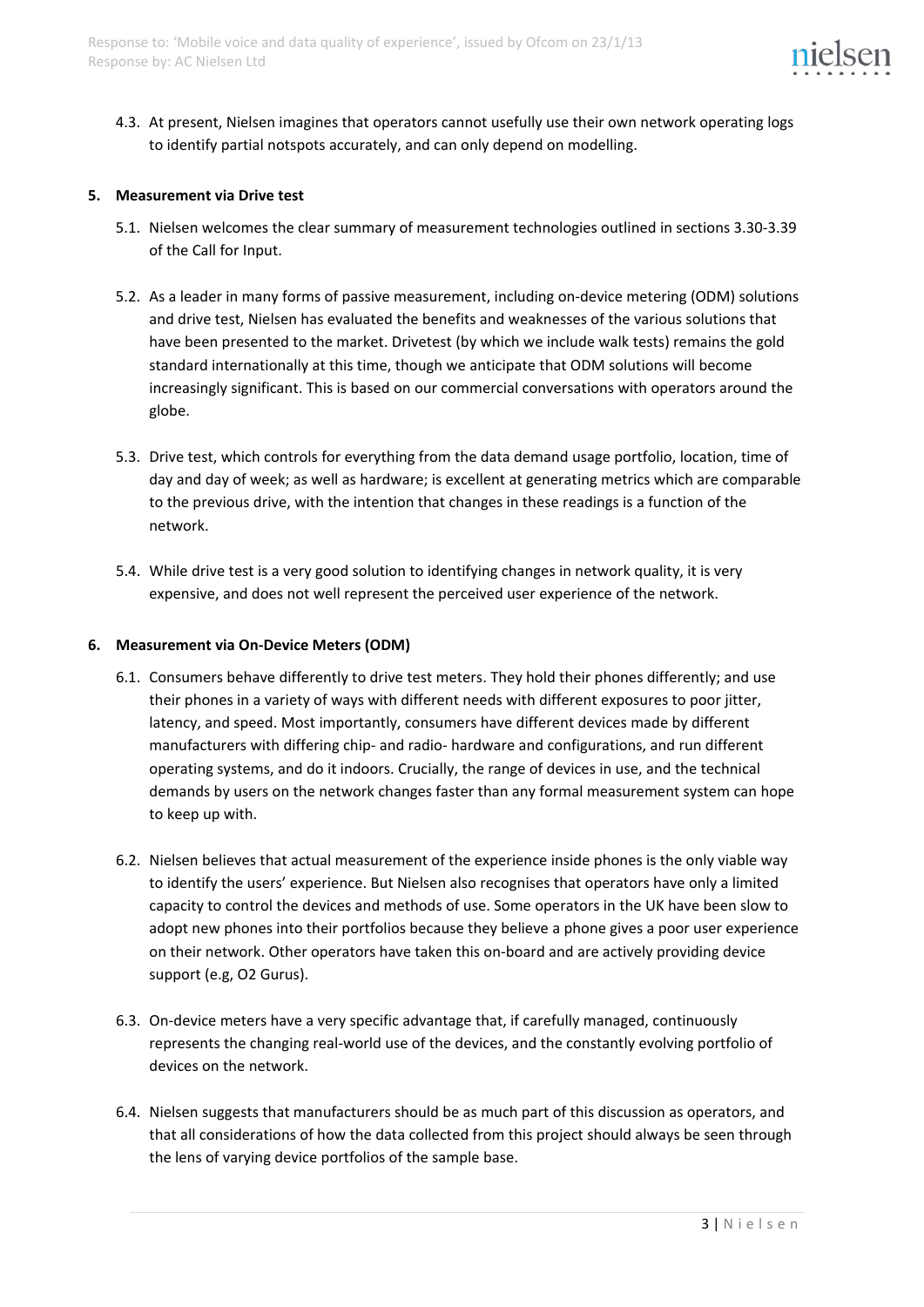

- 6.5. Any data analysis needs to be corrected for device and usage scenario.
- 6.6. On-device meters distributed across large numbers of individuals, who then use their phone as normal, and report in their experience, are well known. There are many variants of meters. ODM solutions have substantial benefits that their data reflects usage, incl. in not spots. In comparison to drive test, cost per useful data point is a tiny fraction. In many cases, the increased density in popular locations (e.g., train stations) is beneficial to the analysis.
- 6.7. ODM solutions tend to paint a worse picture of a network than drive test or signal modelling, because the data points are concentrated in areas where people are densest, and when they are abnormally dense, which often correlates to where and when the network is under the most stress.
- 6.8. Getting ODM solutions into devices in the wild, and having them reporting back, is considerably more important in the data acquisition decision process than the technical solution itself. This is because a poorly distributed ODM solution will fail to capture the portfolio of devices, user demographics and usage scenarios, and breadth of locations that are essential to truly calibrate a network.
- 6.9. Nielsen generally favours measuring customer experience at the customer, and has developed a portfolio approach between crowdsourcing, panel and a variant of a targeted walk test to capture data in all areas. This solution has been designed to balance cost and need for breadth; but even in the worst case, the costs are usually considerably lower than drive test, and provide much more useful insight.
- 6.10.Nielsen notes that a few thousand meters in a city is enough to capture 100-fold the data points that drive test captures. However, the more data points the better, and solutions enforcing the operator to distribute meters in their phones, maybe motivated by OFCOM, would be a very substantial leap towards a ubiquitous and continuous measurement.
- 6.11.In addition, ODM solutions often have the ability to gather attitudinal feedback through pop-up surveys on the phone. This capability is essential to understanding the actual users' perception of quality. Since the perception of quality will depend on the user and the usage scenario, which as mentioned above (section [3.3\)](#page-1-0), constantly evolves. Any long-term solution needs to constantly recalibrate perception to the technical metrics collected by the network.
- 6.12.Correlating perception, and maybe intention to churn, or NPS scores, to poor network quality experiences, is also very important to operators. Nielsen suggests that connecting poor network experience to churn or poor consumer satisfaction creates a connection between underinvestment in the network and lost revenue, and will be a component in OFCOM's desire to see operators invest more, or more cooperatively.
- 6.13.Furthermore, ODM solutions have the ability, albeit on a more limited way, to capture the roaming experience. Data is concentrated in countries where many Brits travel, which is desirable. OFCOM and operators together are able to ensure that a good standard is delivered abroad.